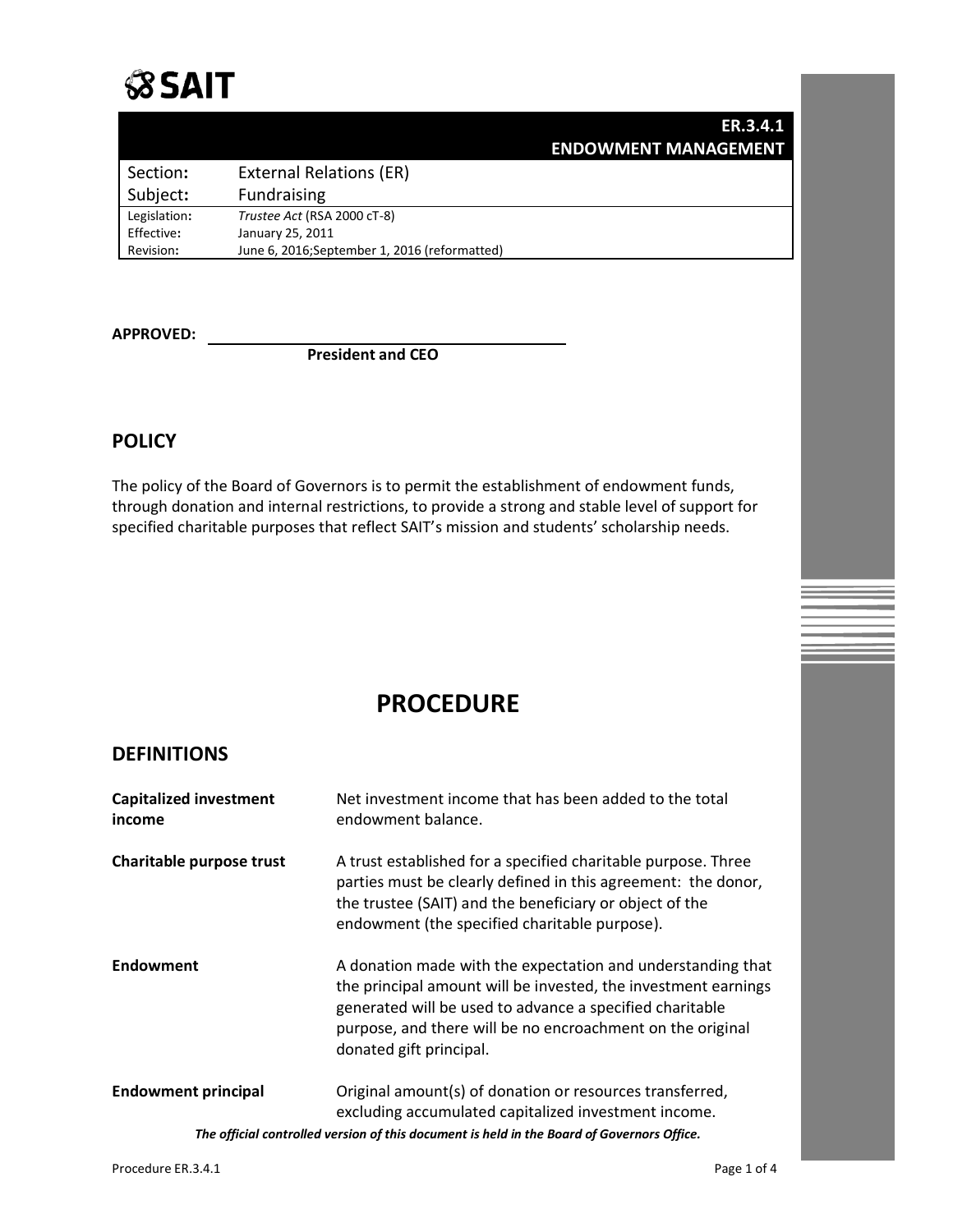

| <b>Expendable portion</b>                 | Funds available for disbursement (for example, scholarships) in<br>accordance with the terms of the endowment.                                                                                                                  |  |
|-------------------------------------------|---------------------------------------------------------------------------------------------------------------------------------------------------------------------------------------------------------------------------------|--|
| <b>Externally restricted</b><br>endowment | An endowment subject to externally imposed stipulations<br>specifying that the donation be maintained permanently. An<br>externally restricted endowment is considered a charitable<br>purpose trust.                           |  |
| <b>Internally restricted</b><br>endowment | Resources transferred to endowments by SAIT's Board of<br>Governors. Internally restricted endowments may take one of<br>two forms:                                                                                             |  |
|                                           | 1. Established as a charitable purpose trust. These<br>endowments typically exist in perpetuity and the Board<br>permanently changes the nature of ownership of the funds<br>from owner to trustee.                             |  |
|                                           | 2. Established as a quasi-endowment over which the Board<br>retains ownership, and therefore the ability to reallocate<br>the principal and/or investment returns in future for<br>another purpose should circumstances change. |  |

| <b>Investment Committee</b>    | A standing committee of the Board of Governors.                                                                                                                                                                                                         |  |
|--------------------------------|---------------------------------------------------------------------------------------------------------------------------------------------------------------------------------------------------------------------------------------------------------|--|
| Net investment income          | Revenue, gains and losses earned on the total endowment<br>balance, net of fees for external investment management<br>services.                                                                                                                         |  |
| <b>Reserve fund</b>            | Funds allocated by the Board of Governors to help meet<br>endowment goals and objectives.                                                                                                                                                               |  |
| <b>Total endowment balance</b> | The sum of endowment principal and accumulated capitalized<br>investment income.                                                                                                                                                                        |  |
| <b>Trust</b>                   | A legal relationship where a donor transfers fiduciary<br>responsibility of assets to a person or institution, the trustee, to<br>be managed for the benefit of designated beneficiaries. Trusts<br>are subject to provisions of Alberta's Trustee Act. |  |
| <b>Unrestricted endowment</b>  | An unrestricted endowment contribution is one where the<br>beneficiary or object is defined in broad terms, essentially<br>supporting SAIT's mission and the activities conducted in pursuit<br>thereof.                                                |  |
|                                | The official controlled version of this desument is hold in the Peard of Covernors Office                                                                                                                                                               |  |

*The official controlled version of this document is held in the Board of Governors Office.*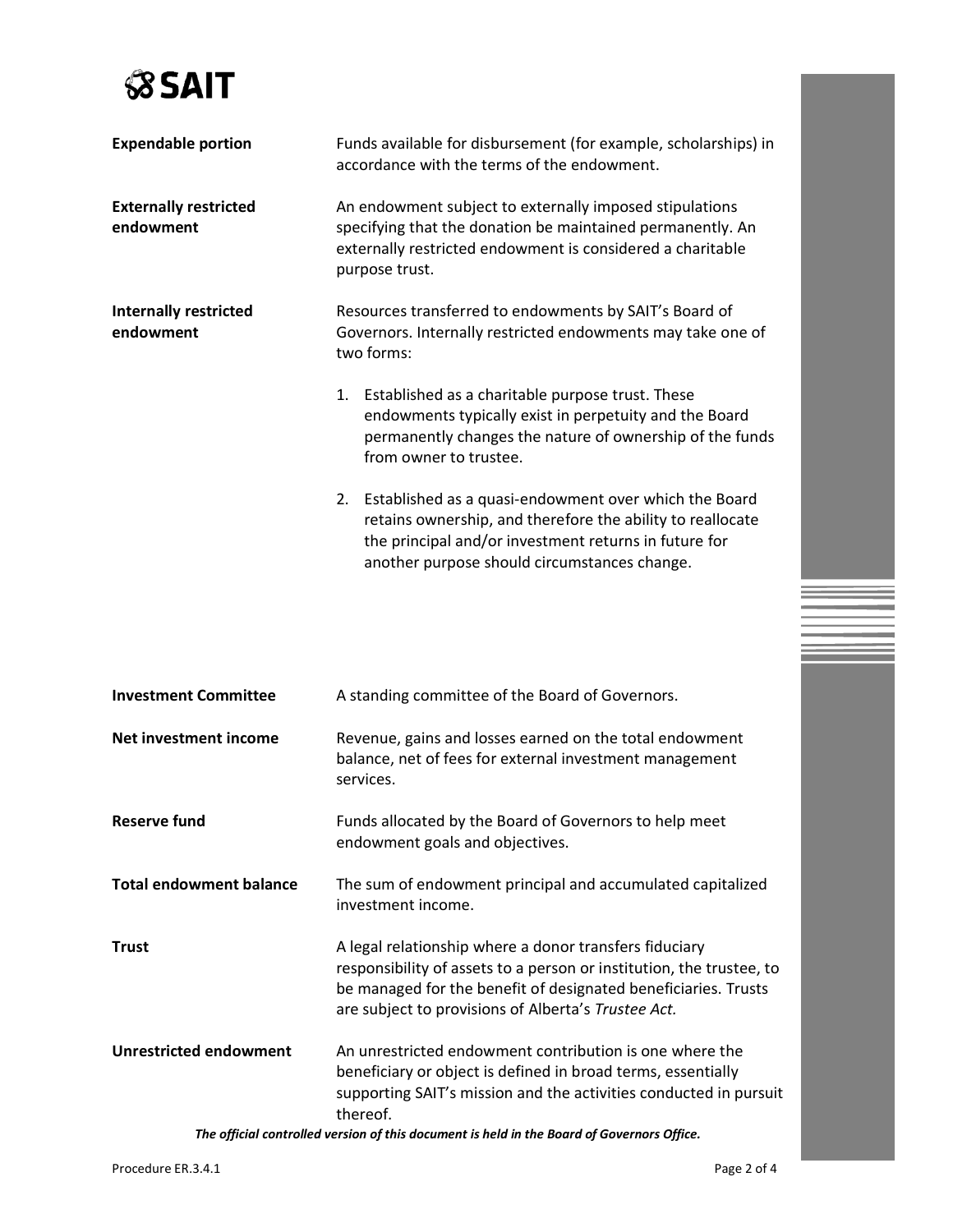

## **PROCEDURE**

### **A. Governing Principles**

- 1. The overall goal of endowment fund management is proper stewardship of the endowed funds and amounts available for spending.
- 2. The primary objectives for endowments are:
	- a) To protect the donors' endowment principal.
	- b) To grow the economic value of endowment principal over time.
	- c) To provide an annual amount to be expended in support of the specified charitable purpose.
- 3. Funds may be invested as a single pool in order to optimize net return and the diversification of risk. Funds are invested as established in procedure [FN.9.1.1](https://www.sait.ca/assets/documents/about-sait/policies-and-procedures/finance/fn-9-1-1-investment-of-funds.pdf)  Investment of Funds [in Excess of Operating Requirements.](https://www.sait.ca/assets/documents/about-sait/policies-and-procedures/finance/fn-9-1-1-investment-of-funds.pdf)

#### **B. Allocations to Funds**

- 1. In order to achieve the primary objectives for endowment funds, the following guidelines have been established:
	- a) The annual expendable portion will be calculated as a percentage of the total endowment balance, subject to specific provisions in individual endowment agreements. This spending rate is determined by the Investment Committee, in consideration of relevant factors including investment performance and cumulative capitalized investment income, and reviewed annually by the Investment Committee with the objective of maintaining the rate over a three to five year period.
	- b) For the purpose of paragraph A 2.b) of this procedure:
		- i) In each year, net investment income earned in excess of the expendable portion will be capitalized to the individual endowment funds and reinvested.
		- ii) Amounts available for spending may be limited.

*The official controlled version of this document is held in the Board of Governors Office.*